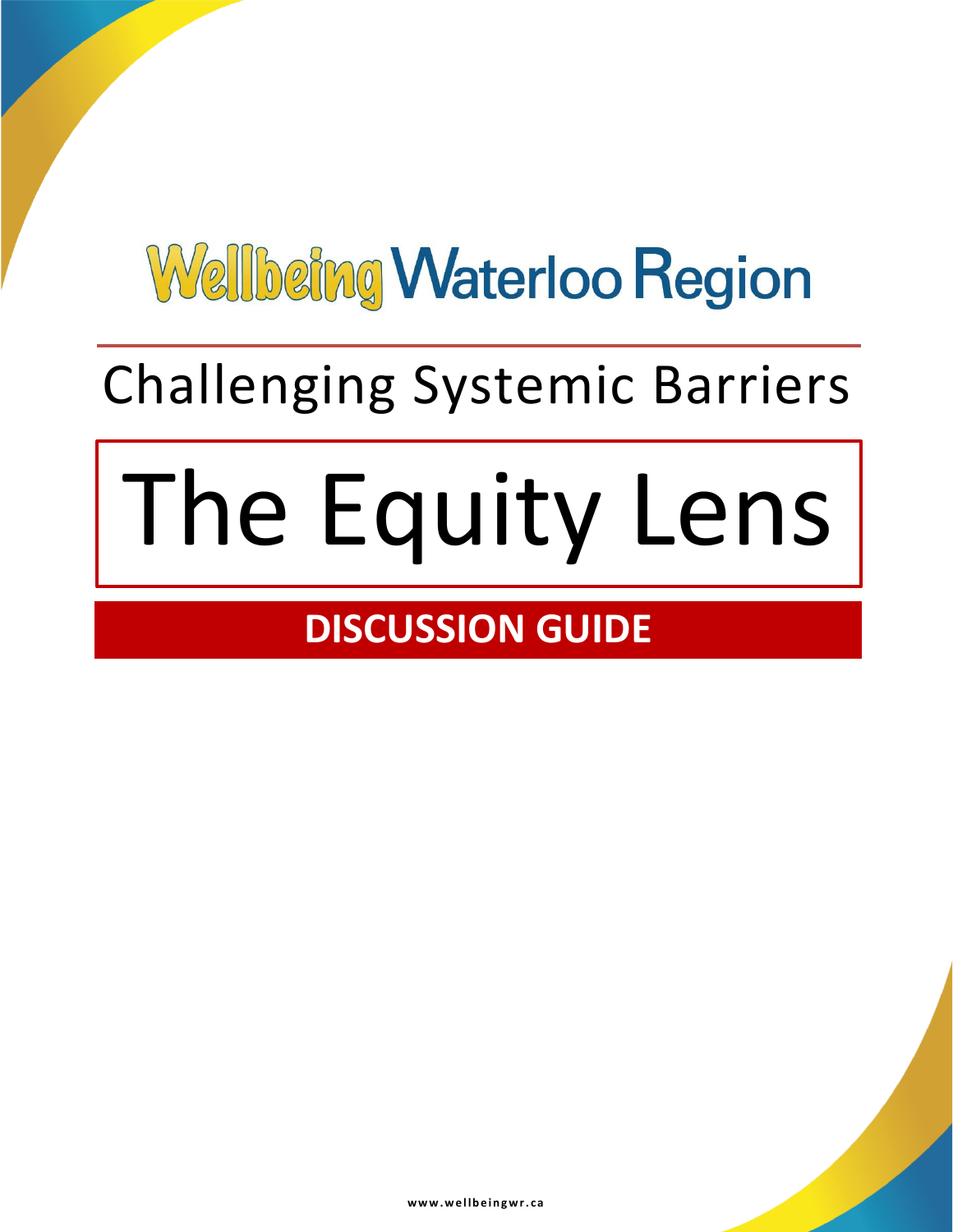#### **Challenging Systemic Barriers: The Equity Lens**

#### **Discussion Guide**

#### **Introduction**

Despite good intentions and significant investments, there continues to be evidence of imbalanced and unjust outcomes for people who are marginalized. Many organizations and services have made commitments to address these problems, but have not seen significant changes in their communities.

Wellbeing Waterloo Region is a community-led initiative that has committed to working differently across sectors to make transformative change in Waterloo Region. This interactive video series and Discussion Guide will support Wellbeing Waterloo Region's work to realize a deeper understanding of social inequities, and provide some common language we can use to work toward equity for the communities we belong to and serve.

While working through this material, it is important to ensure that your group has created a safe enough space to have meaningful discussion. Safe "enough" means that everyone is able to contribute without barriers to participation, while recognizing that feelings of safety are relative to each individual.

These conversations can be challenging, and even uncomfortable at times. We believe that it is only by working through our discomfort together that significant ideas, dialogue, and actions can emerge to create real and lasting change in our community.

#### **How to Use the Material**

"Challenging Systemic Barriers: The Equity Lens" is a video series divided into three parts. Participants may choose to view all three parts together or separately. The videos should be viewed in order, as each part builds on the last. This material may be used in team meetings, a community of practice, staff forums, and more.

Each video has three prompts for discussion listed below in the Discussion Guide. These prompts are meant to serve as jumping off points only. We encourage groups working through this material to develop their own prompts for discussion, and to let their conversations evolve in ways that are meaningful to them.

#### **Tips for Facilitators**

- Review: Watch all three videos and read the Discussion Guide in full before presenting the material to your group.
- Ask: Don't be afraid to ask questions. Contact Wellbeing Waterloo Region backbone staff with questions or concerns - [wellbeingwr@regionofwaterloo.ca.](mailto:wellbeingwr@regionofwaterloo.ca)
- Contextualize: Situate the material in the context of your own organization/community. Highlight and refer back to your organization's plans and policies around equity.
- Engage: Encourage your group's participation. Refer to the Mental Health Commission of Canada's guidelines for creating "safer spaces" ([link\)](https://www.mentalhealthcommission.ca/sites/default/files/2019-03/safer_space_guidelines_mar_2019_eng.pdf).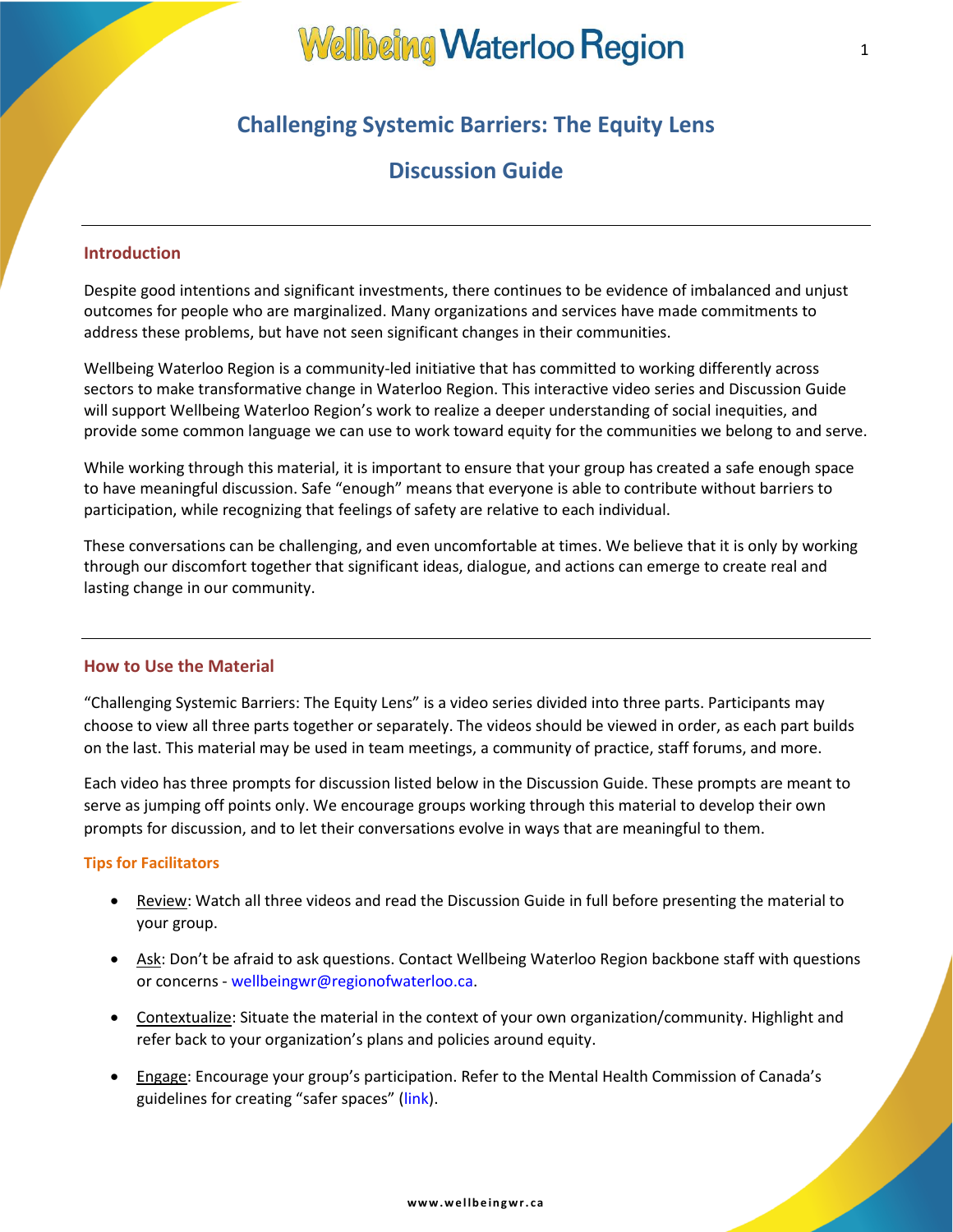#### **Prompts for Discussion**

#### **Video 1: Preparing for the Work**

- 1. How can we create safe "enough" spaces to both give and receive feedback about equity practice, and to support ongoing personal and professional development in this area?
- 2. When is it okay to make mistakes in our equity practice? Should we ever draw a line in terms of which mistakes are allowed and which are not? Under what circumstances?
- 3. What does oppression look like in our communities, and who gets to decide? In what ways do you think community wellbeing and equity are related?

#### **Video 2: Powerful Unexamined Ideas**

- 4. What are the differences between equity and equality? Can you think of examples of when these two concepts get confused – what are the outcomes when this happens?
- 5. Can you think of a system in your own community where certain groups are over- or under-represented compared to the overall population? Why do you think this is the case, and what are the effects?
- 6. Think of a group you belong to. What is a powerful unexamined idea attached to this group? How has it affected you, positively or negatively?

#### **Video 3: The Legacies**

- 7. The Legacies are big, complex, and challenging. How would you describe and talk about the Legacies with an 8-year-old? Reflect on your communication strategy here – when and why might this be useful in various contexts?
- 8. In what ways might an individual be privileged by some Legacies but not others? What effect might this have on the ways folks perceive or engage in equity practice?
- 9. Reflect on what you've learned using your "head" (learnings), "heart" (feelings), and "feet" (actions). How can these reflections be applied at the individual, community, and systemic levels?

#### **Final Reflections**

- 10. Is there anything we've discussed today that made you feel uncomfortable? Do you think others felt the same discomfort? Why do you think that is, and what have you learned from it?
- 11. How might you apply what you've learned to your thinking about the First Nations, Métis, and Inuit peoples of Canada? What can you do to help move the needle towards reconciliation, and what more do you need to know?
- 12. Do you have any unanswered questions still remaining? Which areas would you like to explore further?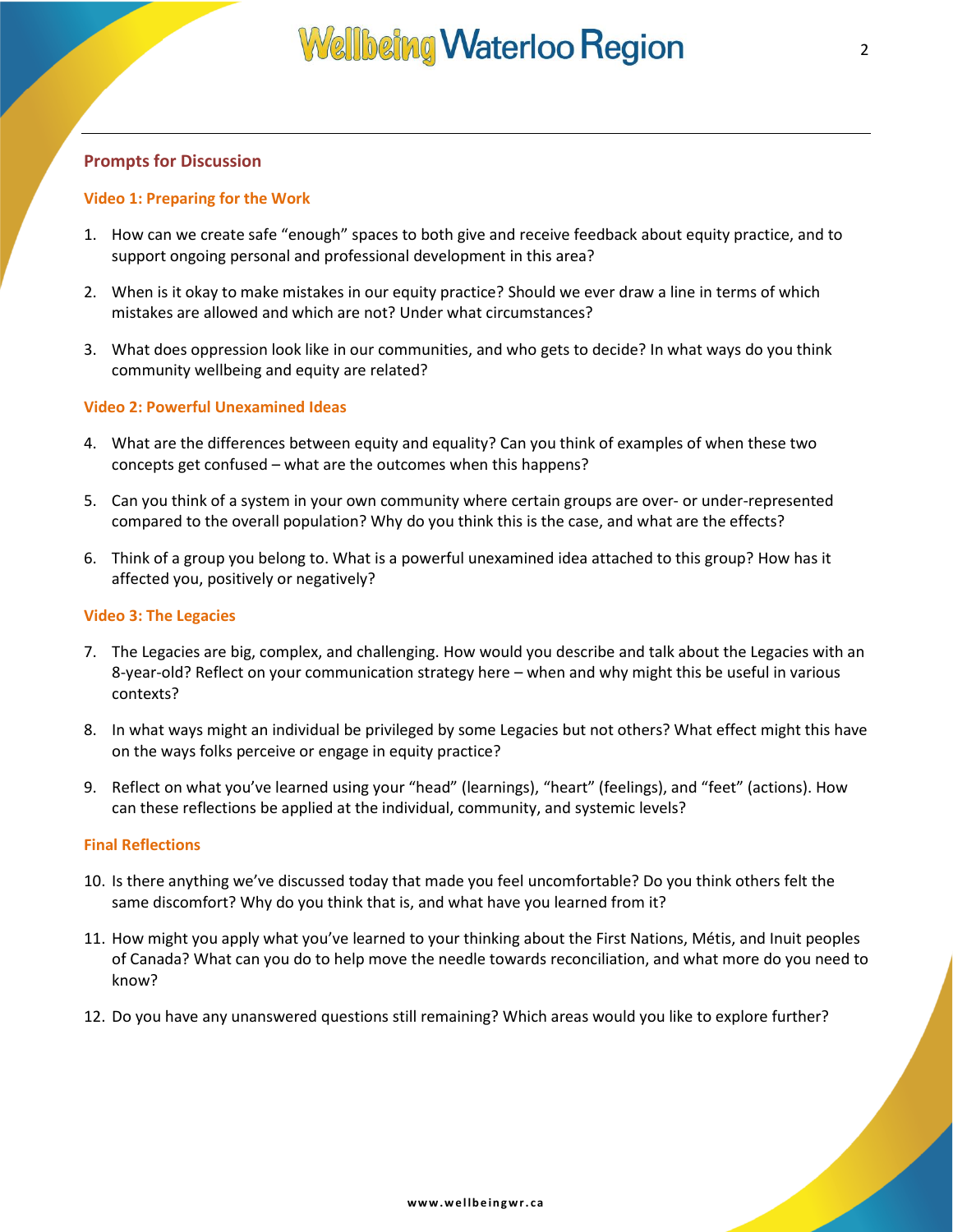#### **Glossary**

This glossary provides definitions for key terms used in the "Challenging Systemic Barriers" video. It is designed to help us develop a common language we can use to work together toward equitable actions in our public and private lives. Please note that the terms below are described through the lens of Wellbeing Waterloo Region's equity work – other definitions may apply in other contexts.

**Amydgala:** a part of the brain that focuses on feelings. It acts faster than the "thinking" part of the brain.

**Amygdala Hijack**: when your emotions overpower your thinking. It is sparked by feelings of fear and risk, which can cause powerful emotional responses in unexpected situations.

**Disaggregated Data:** data that has been broken down and analyzed by different categories (for example: by race, gender, level of education, etc.). This can reveal information about the data that was not obvious at first.

**Disparity:** the gap between two or more things that are not equal. For example, there is a *disparity* or gap between how much money men and women make on average for the same job.

**Disproportionality:** when the number of people represented from a specific group does not match their numbers within the overall population.

**Equality**: treating every person or situation the same. *Equality* does not necessarily lead to *equity*.

**Equity:** treating people or situations in ways that eliminate *disproportionality* and *disparity.* In other words, equity is achieved when imbalances and gaps between different groups are removed, so that outcomes for everyone can be the same.

**Ideology:** big ideas that inform the rules, customs, and norms of a group.

**Legacies:** seven events rooted in history that continue to negatively impact equity today.

- *Capitalism*  an economic system of private and for-profit ownership. It has led to unequal distribution of power and wealth globally.
- *Colonialism* when a powerful country rules over a less-powerful country and uses its resources to gain more power and money.
- *Imperialism*  policies that increase a country's influence through physical, political, or economic control over another.
- *Patriarchy*  a system that values masculinity over femininity. Patriarchy disadvantages women and all people who do not conform to traditional gender roles.
- *Religious Universalism*  the idea that there is one set of religious beliefs that everyone should follow.
- *Slavery*  when one person owns another. A slave does not have the same human rights as a free person.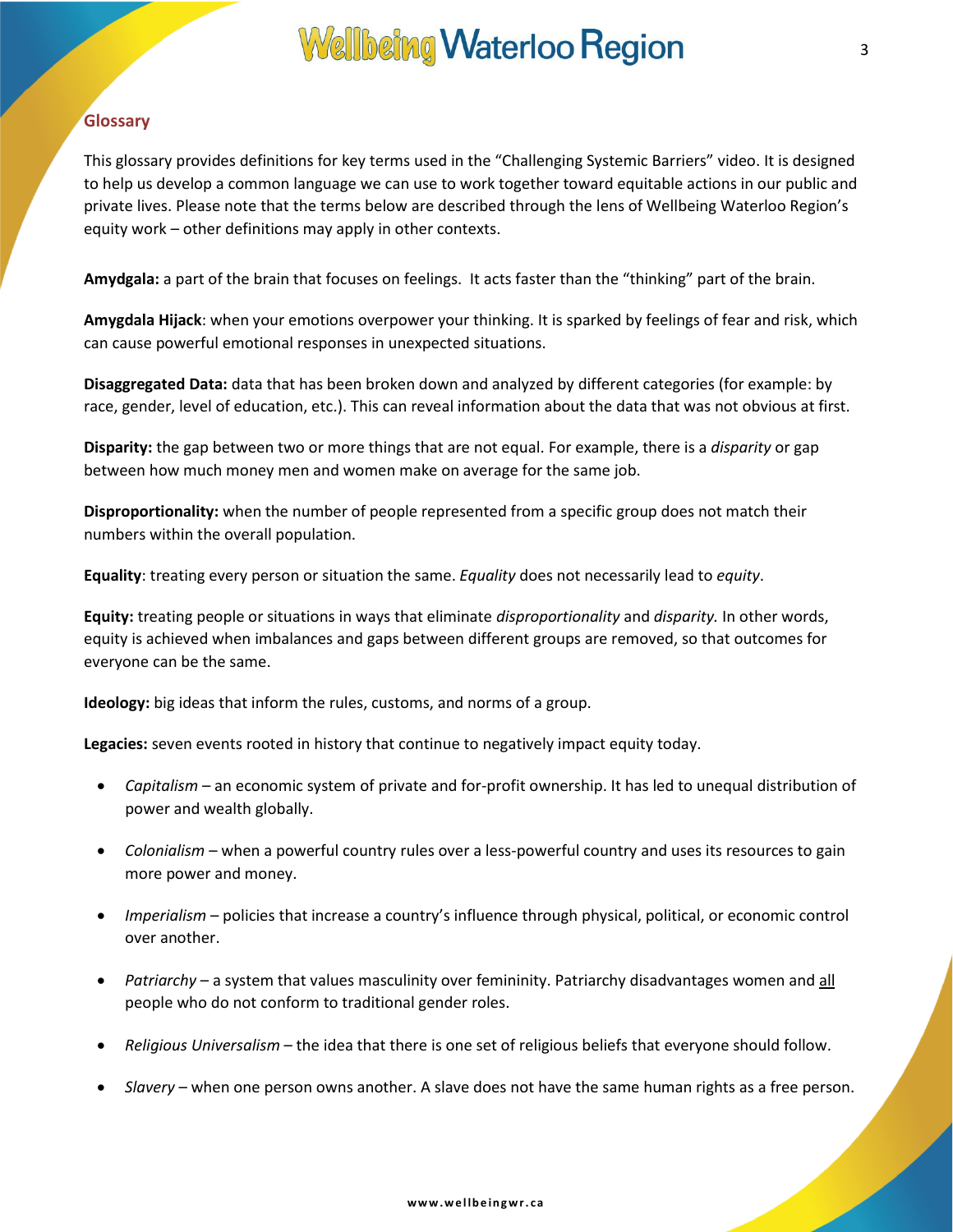*Theft and Conquest of the Americas* – when Europeans took American lands from the Indigenous peoples through force and unfair contracts.

**Meritocracy:** the idea that people gain power based only on their skills and work ethic. *Meritocracy* does not take into account how a person's privilege or social status impacts their opportunities.

**Neoliberalism:** a type of capitalism based on free market trade, entrepreneurship, and elimination of government control.

**Oppression:** being exposed to unjust treatment or control by a more powerful person or institution.

**Powerful Unexamined Ideas:** thoughts about groups of people that are not based in evidence and hold a great deal of power within our society. These ideas come from the *Legacies*.

**Racism:** when someone hurts, judges, or uses their power over another based on skin colour.

**Unconscious Bias:** when we form ideas about certain groups of people without being aware we are doing it.

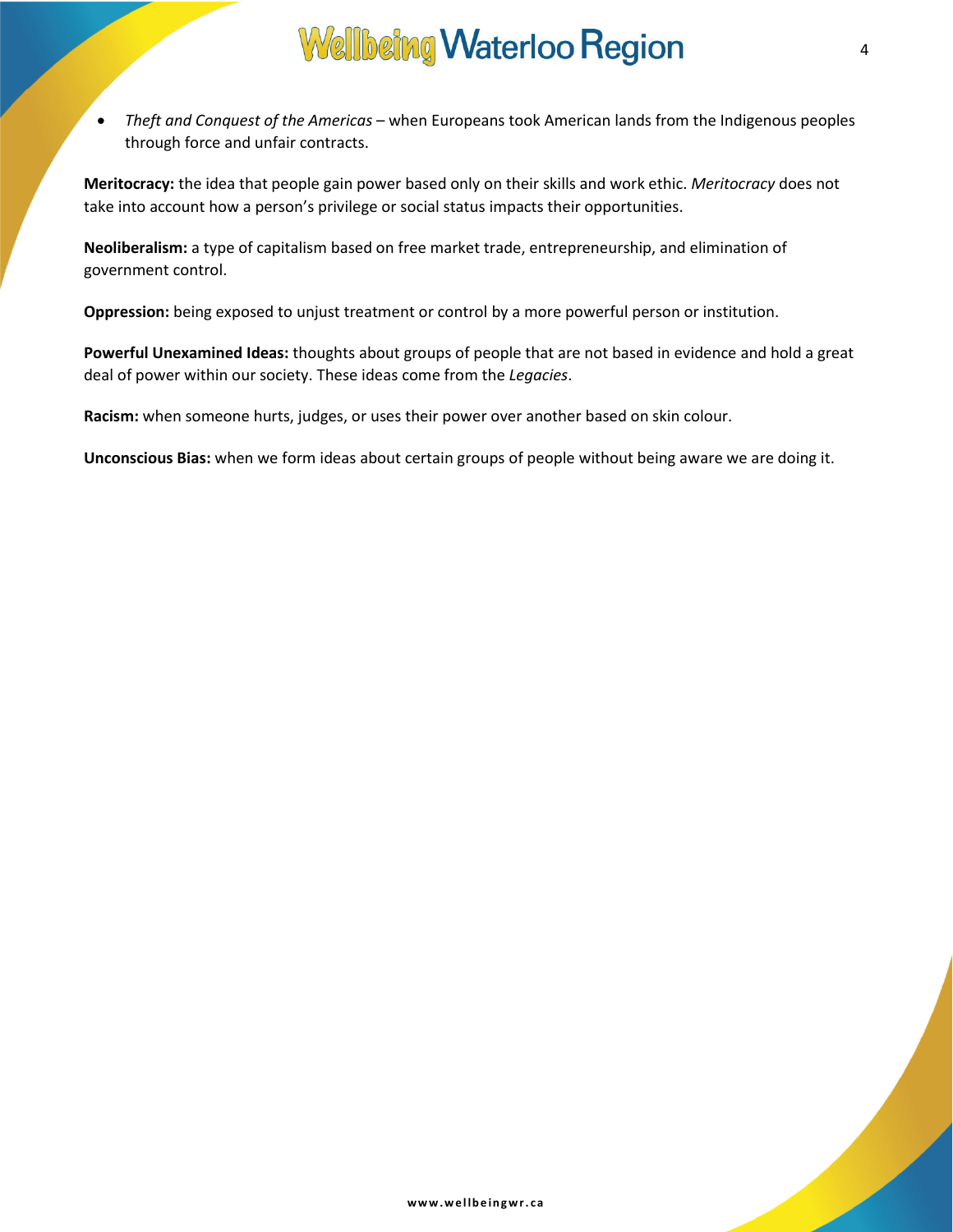#### **References**

- Bueckert, K. (2019). Kitchener students accused of racist social media posts won't be charged: Police. *CBC News*. Retrieved from [https://www.cbc.ca/news/canada/kitchener-waterloo/kitchener-students-racist-social](https://www.cbc.ca/news/canada/kitchener-waterloo/kitchener-students-racist-social-media-posts-1.5043192)[media-posts-1.5043192](https://www.cbc.ca/news/canada/kitchener-waterloo/kitchener-students-racist-social-media-posts-1.5043192)
- CBC News. (2017). LGBTQ community doesn't feel fully accepted in Waterloo Region, study says. *CBC News*. Retrieved fro[m https://www.cbc.ca/news/canada/kitchener-waterloo/outlook-study-lgbtq](https://www.cbc.ca/news/canada/kitchener-waterloo/outlook-study-lgbtq-community-acceptance-waterloo-region-1.4415996)[community-acceptance-waterloo-region-1.4415996](https://www.cbc.ca/news/canada/kitchener-waterloo/outlook-study-lgbtq-community-acceptance-waterloo-region-1.4415996)
- CBC News. (2017). LGBTQ-friendly Waterloo church turns hateful graffiti into mural. *CBC News*. Retrieved from [https://www.cbc.ca/news/canada/kitchener-waterloo/lgbtq-friendly-waterloo-church-turns-hateful](https://www.cbc.ca/news/canada/kitchener-waterloo/lgbtq-friendly-waterloo-church-turns-hateful-graffiti-into-mural-1.4371962)[graffiti-into-mural-1.4371962](https://www.cbc.ca/news/canada/kitchener-waterloo/lgbtq-friendly-waterloo-church-turns-hateful-graffiti-into-mural-1.4371962)
- CBC News. (2017). Waterloo region hate crimes likely higher than reported, anti-racism advocate says. *CBC News.* Retrieved from [https://www.cbc.ca/news/canada/kitchener-waterloo/waterloo-region-hate](https://www.cbc.ca/news/canada/kitchener-waterloo/waterloo-region-hate-crimes-muslims-rise-1.4160327)[crimes-muslims-rise-1.4160327](https://www.cbc.ca/news/canada/kitchener-waterloo/waterloo-region-hate-crimes-muslims-rise-1.4160327)
- Contenta, S., Monsebraaten, L., & Rankin, J. (2016). CAS study reveals stark racial disparities for blacks, aboriginals. *The Star*. Retrieved from [https://www.thestar.com/news/canada/2016/06/23/cas-study](https://www.thestar.com/news/canada/2016/06/23/cas-study-reveals-stark-racial-disparities-for-blacks-aboriginals.html)[reveals-stark-racial-disparities-for-blacks-aboriginals.html](https://www.thestar.com/news/canada/2016/06/23/cas-study-reveals-stark-racial-disparities-for-blacks-aboriginals.html)
- Ferrier, M. (2018). Isolation and discrimination big issues for Waterloo region newcomers, survey finds. *CBC News*. Retrieved fro[m https://www.cbc.ca/news/canada/kitchener-waterloo/isolation-and](https://www.cbc.ca/news/canada/kitchener-waterloo/isolation-and-discrimination-big-issues-for-waterloo-region-newcomers-survey-finds-1.4753928)[discrimination-big-issues-for-waterloo-region-newcomers-survey-finds-1.4753928](https://www.cbc.ca/news/canada/kitchener-waterloo/isolation-and-discrimination-big-issues-for-waterloo-region-newcomers-survey-finds-1.4753928)
- Grant, T., & Balkissoon, D. (2016). How Canada's racial data gaps can be hazardous to your health. *The Globe and Mail*. Retrieved from [https://www.theglobeandmail.com/canada/article-how-canadas](https://www.theglobeandmail.com/canada/article-how-canadas-racial-data-gaps-can-be-hazardous-to-your-health-and/)[racial-data-gaps-can-be-hazardous-to-your-health-and/](https://www.theglobeandmail.com/canada/article-how-canadas-racial-data-gaps-can-be-hazardous-to-your-health-and/)
- Healing of the Seven Generations. "We All Pull Together: First Peoples' Healing Conference, Waterloo, ON, February 11-12, 2019.
- Jackson, A. (2019). Racism issues at Huron Heights run deeper than social media, says student. *Waterloo Chronicle.* Retrieved from [https://www.waterloochronicle.ca/news-story/9194066-racism-issues-at-huron-heights-run-deeper](https://www.waterloochronicle.ca/news-story/9194066-racism-issues-at-huron-heights-run-deeper-than-social-media-says-student/)[than-social-media-says-student/](https://www.waterloochronicle.ca/news-story/9194066-racism-issues-at-huron-heights-run-deeper-than-social-media-says-student/)
- Ontario Human Rights Commission. (2018). Interrupted childhoods: Over-representation of Indigenous and Black children in Ontario child welfare. Retrieved from<http://www.ohrc.on.ca/en/interrupted-childhoods>
- The Canadian Press. (2018). Too many black, Indigenous kids in Ontario child-welfare system, report finds. *CBC News.* Retrieved fro[m https://www.cbc.ca/news/indigenous/black-indigenous-children-child-welfare](https://www.cbc.ca/news/indigenous/black-indigenous-children-child-welfare-ontario-report-1.4616956)[ontario-report-1.4616956](https://www.cbc.ca/news/indigenous/black-indigenous-children-child-welfare-ontario-report-1.4616956)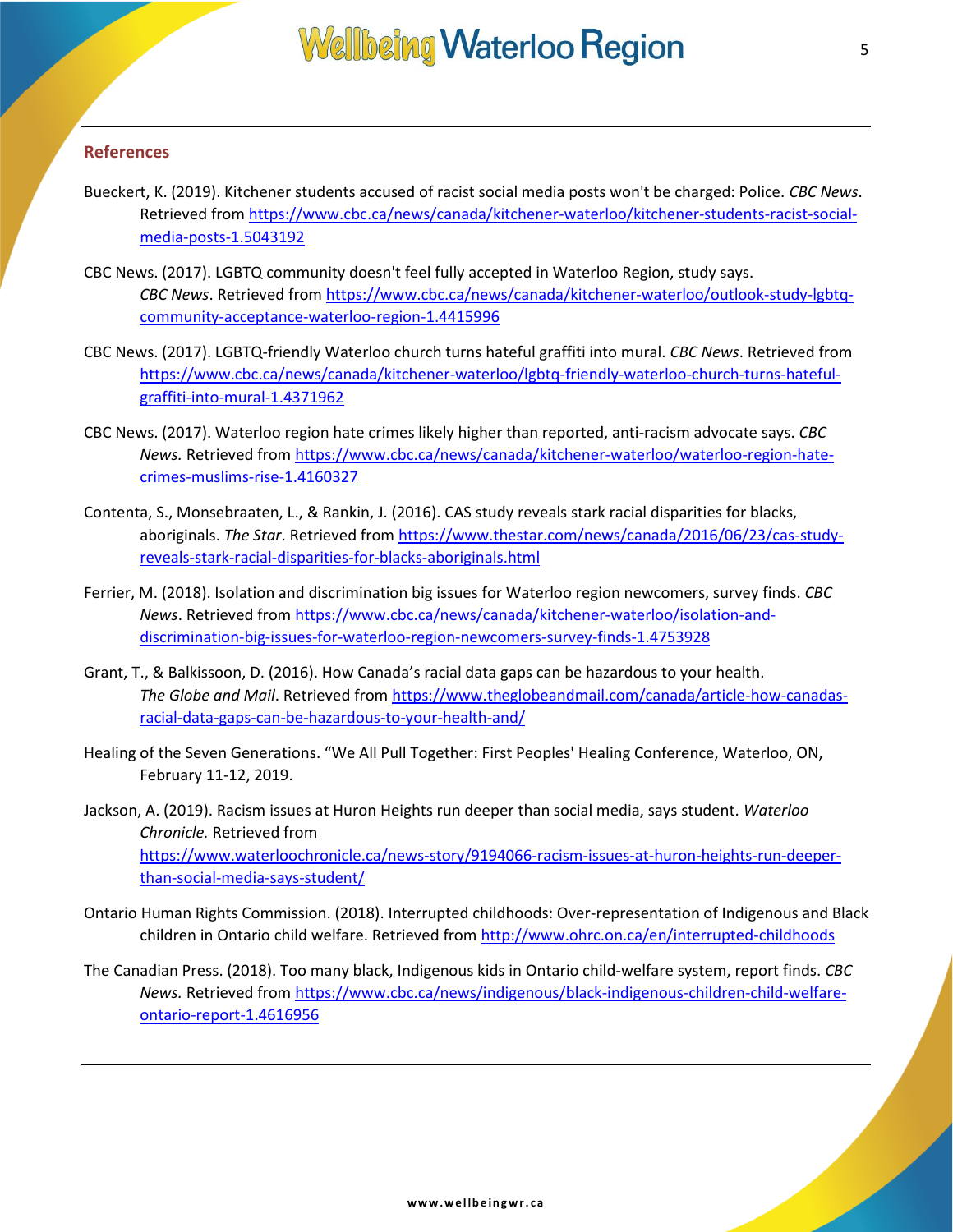#### **About Wellbeing Waterloo Region**

Wellbeing Waterloo Region (WWR) is a community-led collaborative initiative where members work together across sectors to improve the wellbeing of residents in Waterloo Region. Members of WWR's working groups come from all parts of Waterloo Region, representing local residents with various lived experiences and over 70 organizations, including local Indigenous organizations, disability services agencies, health/mental health organizations, cultural and faith-based groups, LGBTQ2S+ collaboratives, municipal governments, the education sector, police and justice services, and more.

WWR strives to build impact in three big idea areas – Affordable Housing, Healthy Children & Youth, and Social Inclusion – and assesses its impact by measuring, monitoring and reporting regularly on its wellbeing indicators and actions. WWR members strive to work differently together to create a community where everyone thrives and no one is left behind.

#### **About Kike Ojo-Thompson**

Kike Ojo-Thompson is Principal Consultant at Kojo Institute – a leading consultancy that partners with organizations to unlock their potential by navigating the challenges connected to equity, bias, diversity, inclusion, anti-oppression and anti-racism.

Visi[t kojoinstitute.com](https://kojoinstitute.com/) for more information about what you've learned today and further training/consultation opportunities.

#### **Take the 30 Day Challenge**

Keep your practice going! The 30 Day Challenge is a daily practice of short, fun, and thought-provoking activities to help us mobilize in the struggle to challenge systemic barriers to equity – at home, on the job, and in our wellbeing work.

Every day for an entire month, participants are invited to open a new challenge on the 30-day calendar. The challenges are designed to boost knowledge and capacity around equity issues such as unconscious bias, social inclusion, and various forms of privilege.

Each challenge should take under 10 minutes, and features a learn, reflect, and practice component.

Visi[t www.wellbeingwaterloo.ca/blog/30-day-challenge/](http://www.wellbeingwaterloo.ca/blog/30-day-challenge/) to get started.